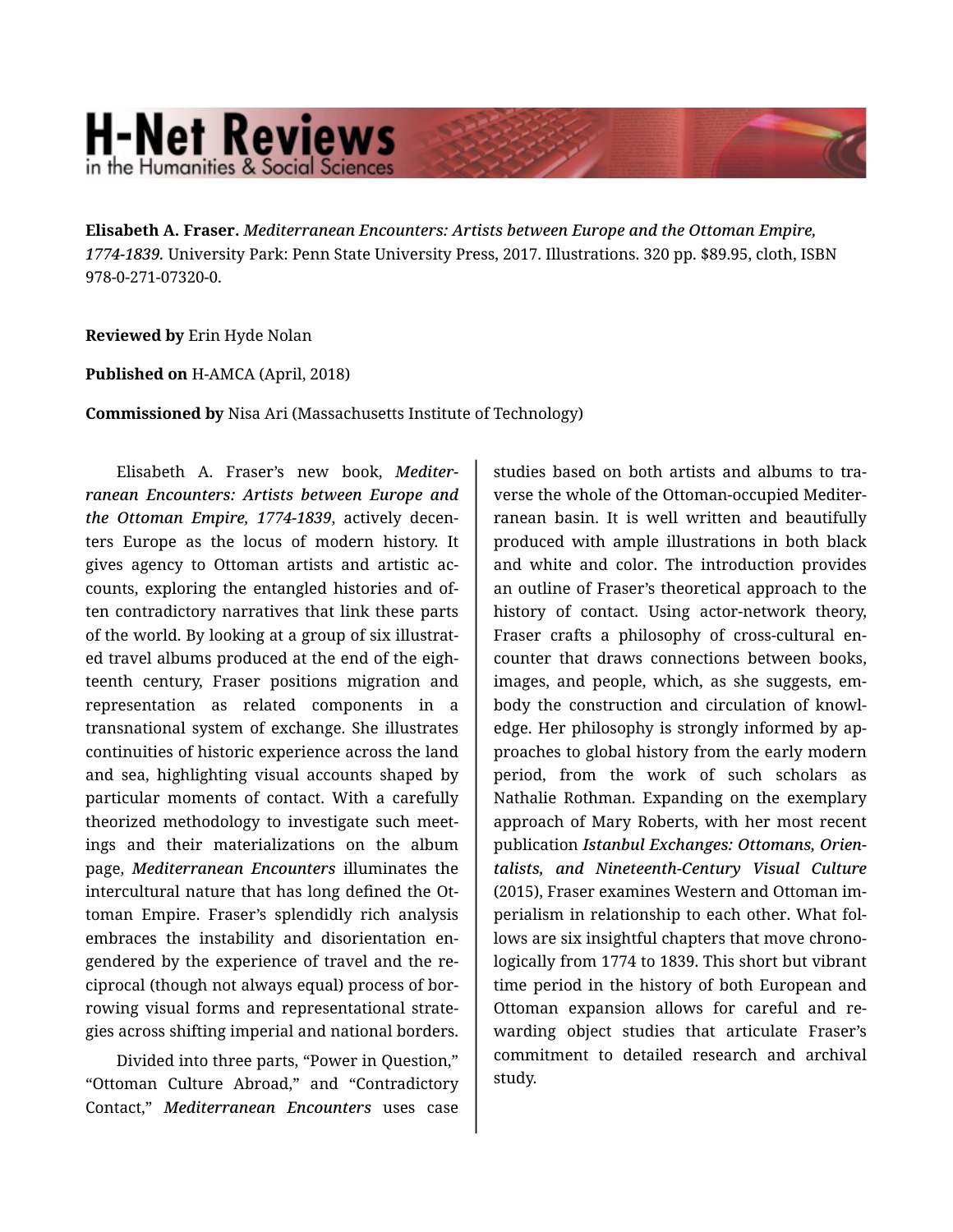In brief, the first chapter addresses Comte Marie-Gabriel-Florent-Auguste de Choiseul-Gouffi‐ er's *Voyage pittoresque de la Grèce* (1782) as a paradigmatic example of illustrated travel litera‐ ture within the Orientalist archive. The second chapter explores pictorial publications by the French artist-assistant, Louis-François Cassas, and examines how Cassas's position as a relatively un‐ known artist and aide to the French ambassador transformed his views of the Mediterranean. Ig‐ natius Mouradgea d'Ohsson's illustrated history, *Tableau général de l'Empire Othoman* (published in seven volumes from 1787 to 1820), comprises the third chapter and provides a pivotal example for understanding the synchretic processes of translation, mediation, and circulation involved in French-Ottoman interaction. Chapter 4 takes a close look at Antoine-Ignace Melling, his twentyyear residency as imperial architect to Sultan Se‐ lim III in Istanbul, and his illustrated travel ac‐ count *Voyage pittoresque de Constantinople et des rives du Bosphore* (1819). Fraser argues that Melling's volume was shaped by an Ottoman pic‐ torial vocabulary formed by the imperial elite. Chapter 5 investigates the convoluted process of making *Voyage* à *Athènes* et à *Constantinople* (1825) by the French artist Louis Dupré. The final chapter looks closely at Eugène Delacroix's sketch‐ books made during his sojourn to North Africa as part of a French diplomatic mission in 1832, and argues that his works comprise "part of French expansionist engagement with the Ottoman Em‐ pire" (p. 207).

While the book is oriented around these dis‐ crete case studies, Fraser weaves information from one chapter into the next, deliberately sequencing them to build off one another. For ex‐ ample, she purposefully discusses Melling's album (published between 1809 and 1819) before the work of Dupré, in part because Dupré drew inspi‐ ration directly from *Voyage pittoresque de Con‐ stantinople et des rives du Bosphore.* In so doing, Fraser explores how the costume representations illustrated by Dupré were compiled and made to

communicate cultural identity with the same power and persuasion as monuments and panoramas, like those featured in Melling's al‐ bum. Tracking this transition between representa‐ tions of geographical topography and sartorial customs is a productive one. Both were informed by and instrumental to shaping hierarchies of power and social identities in the eighteenth- and early nineteenth-century Mediterranean. More‐ over, to treat dress as a topographical body something that can be read, mapped, and mined for information—resonates not only in conversa‐ tions about cultural belonging and national iden‐ tity but also in investigations of portraiture and portrait conventions. While Fraser's configuration of dress as "topography" might be novel in the context of these travel albums, her work joins an extant body of literature on the communicative value of costume in the Ottoman Empire.[1] She does not, however, fully explore how costumes (and their massive compendiums) perform as pseudo-scientific specimens (both on and off the page). The lack of Ottoman sources, imperial precedents, or courtly commissions for the print‐ ed costume album makes Fraser's fifth chapter thin in comparison to the rest of the book and fails to honor Ottoman agency in the same way.[2] Perhaps what is missing from this chapter will be addressed in her newest and forthcoming project: "Dressing Empire: Transculturation and the Ot‐ toman Costume Album."

*Mediterranean Encounters* demonstrates Fraser's dedication to nuanced and comprehen‐ sive object-based analysis as well as to transna‐ tional conversations in art historical practice. She treats Melling's Bosphorous panoramas, for exam‐ ple, not as "cumbersome or inaccessible visual ob‐ jects" but as mutable entities, worthy of thorough and sequential readings (pp. 20-21). Fraser em‐ phasizes the enormity of Melling's grand exterior views, which dominate *Voyage pittoresque de Constantinople et des rives du Bosphore*. She notes how these topographically vast depictions of Constantinople form "a navigational narrative"

2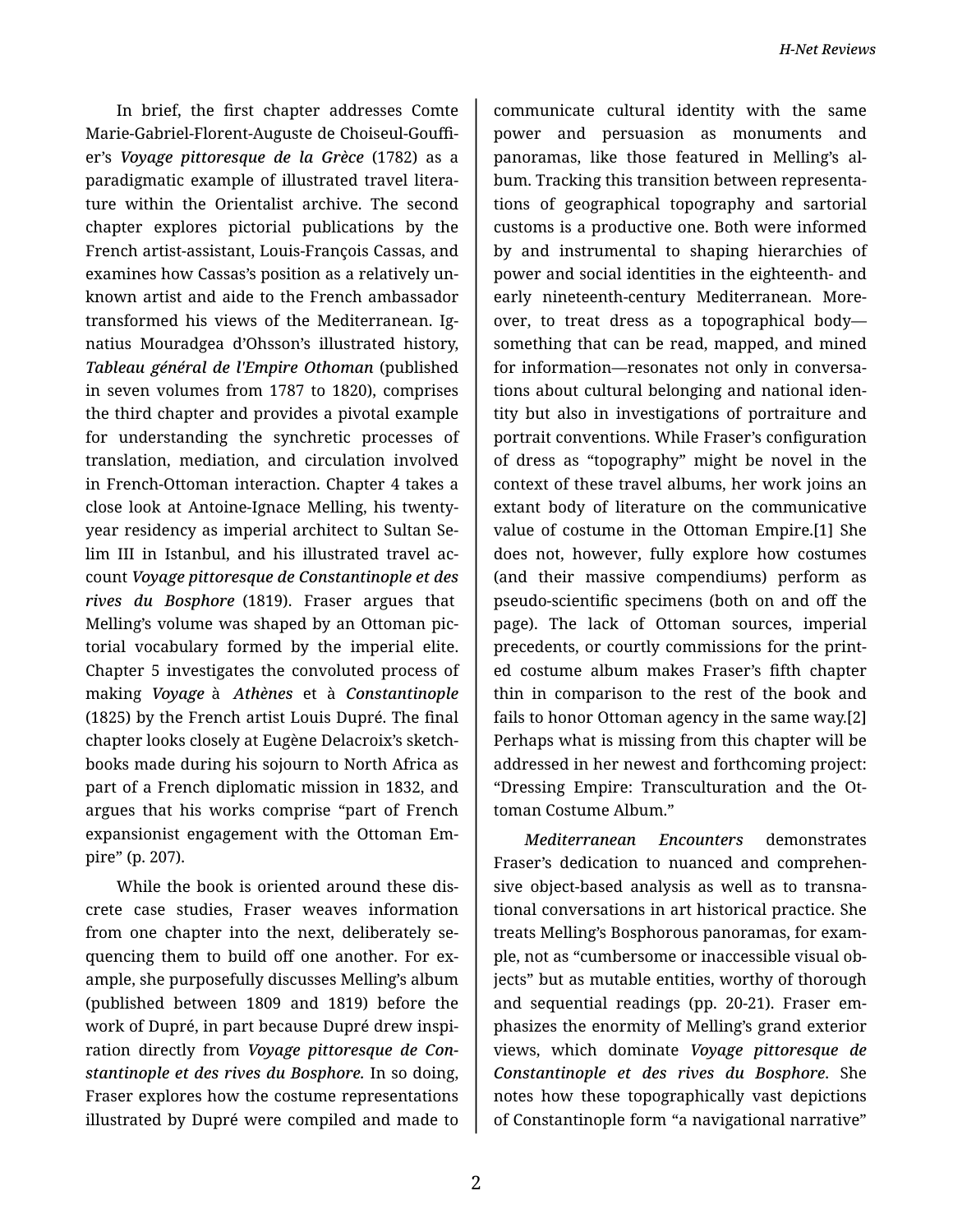and guide both viewer and voyager along the city's waterways (p. 136). The theme of water con‐ nects Melling's panoramas from one page to the next and it is this material continuity and pictori‐ al uniformity, Fraser argues, that instills the al‐ bum with a proto-cinematic quality. Through her close looking at the very protean objects in *Mediterranean Encounters*, she demonstrates why these illustrated histories have been previ‐ ously misunderstood and how one can reread them as agents of important cultural work in their own time.

Fraser is most successful in her ability to nav‐ igate the dichotomy between the Orientalist and the Orientalized. Repeatedly, she determines how both travel and its representations can "be seen as parts of a dynamic and unpredictable process rather than one with preordained results" (p. 2). *Mediterranean Encounters* addresses the art his‐ torical "tendency to read Ottoman images as 'Westernized'" (p. 11). By emphasizing the interde‐ pendence (rather than independence) and shared nature of European and Ottoman histories, her book eloquently shifts this problem of interpreta‐ tion. Fraser allows travel albums to bring com‐ plexity and even contradiction to the oft-em‐ ployed and monolithic view of Orientalism. With her vibrant analysis of Delacroix's work made in North Africa, for example, she identifies an inher‐ ent uncertainty in the beginnings of modern Eu‐ ropean imperialism and its Orientalist underpin‐ nings. Furthermore, in her discussion of the Choiseul album, Fraser outlines just how hetero‐ geneous these travel albums really were. Not only did Choiseul have his travel companions, such as Jean-Baptiste Hilair, "render what he saw," but he also later had these sketches translated into prints, which are so diverse in subject matter "as to override any impression of a unified text with a single author or voice" (p. 31). It comes as no surprise that Choiseul's staff included at least thirtysix artists as well as engravers, authors, and re‐ search experts. Similarly, Cassas also oversaw the work of an astounding number of employees—

eighty-five engravers and etchers worked on his book at various points. By expanding the tradi‐ tional biographical model, Fraser highlights the multiplicity of authorship occurring in these al‐ bums. The notion that an album can be made by more than one person (and oftentimes people from differing cultural contexts, as is explicitly the case with d'Ohsson) changes the conversation around Orientalism. A collaborative and multicul‐ tural model unsettles strict notions of cultural be‐ longing and Orientalist hegemony.

Fraser explores multiplicity with regard to the author and equally, and perhaps most re‐ markably, through the role of the reader. In her text, albums operate as material testaments, which do not only document visual knowledge but also activate a human and corporal knowl‐ edge. The repetition of visual images in albums like those by Cassas establish a "dynamic relation‐ ship between the monument and the monument depicted" where the picture plane is penetrated by the viewing experience (p. 88). In comparison, Choiseul's singular frontal views contain and iso‐ late these same monuments, standardizing our spatial understanding of such sites and keeping the viewer at a safe distance. Through such com‐ parative analysis, Fraser uncovers how the act of making illustrated travel accounts and the act of reading them become intertwined. She further ex‐ plains how Cassas offers his audience multiple views of single sites, moving the viewer in and out and around Palmyra (like Auguste Salzmann does with his camera in Jerusalem nearly fifty years later).[3] This movement "breaks the representa‐ tional frame that holds the viewer," repositioning the viewer into an experiential (rather than an imagined) relationship with the landscape (p. 87). Fraser observes how this type of experiential rela‐ tionship is also evident in d'Ohsson's album, which through its translations of images from Ot‐ toman manuscripts enjoins the reader-viewer "to participate in a cultural encounter—or at least to observe it unfolding in the book" (p. 117). Her ar‐ ticulation of this process is poignant. By moving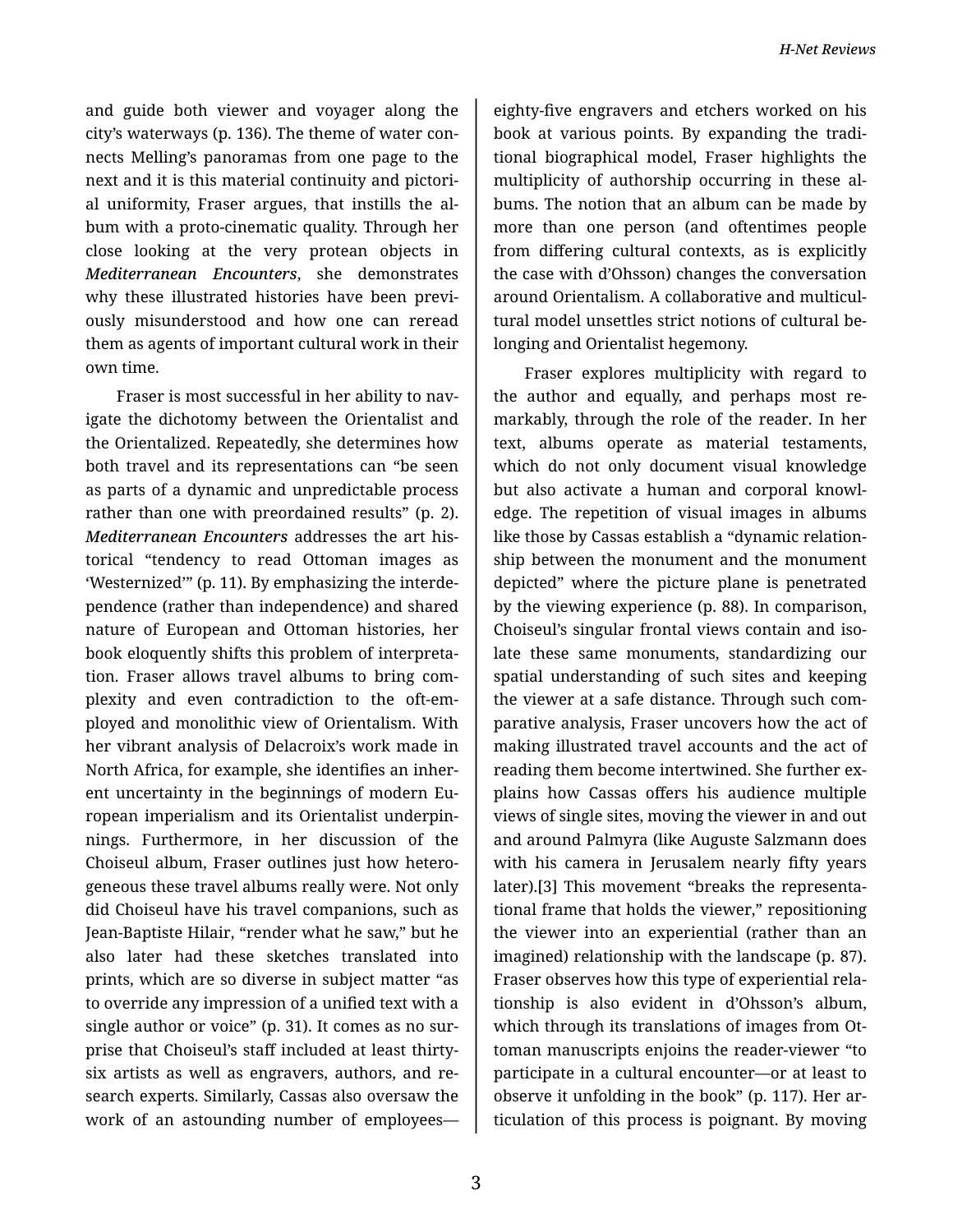this "cultural encounter" (that is facilitated and guided by the album) off the page, Fraser makes it personal, thus navigating it toward the historical present. In effect, twenty-first-century readerviewers also experience a cross-cultural engage‐ ment as they turn through the pages of Fraser's book.

Taken as a whole, *Mediterranean Encounters* moves beyond existing literature to revise our un‐ derstanding of art production in a vibrant transnational context. Although she is trained in European art history, Fraser situates her work at disciplinary crossroads, positioning this project as a continuation to the recent explosion of disserta‐ tions, articles, and books on Ottoman cross-cultur‐ al contact. She builds on the foundational work of early modern Ottomanists like Gülru Necipoğlu and Emine Fetvacı as well as scholars of eigh‐ teenth- and nineteenth-century Ottoman artistic engagements like Ahmet Ersoy, Nancy Mick‐ lewright, Mary Roberts, Zeynep Çelik, and Edhem Eldem. To this end, diplomatic networks play a significant role in Fraser's argument, and she de‐ scribes the value of their study in art historical in‐ vestigations: "The cumulative effect of all these varieties of crossings is to blur the boundaries be‐ tween French and Ottoman forms, to see them as connected across a continuum of visual possibili‐ ties" (p. 123). With such statements, Fraser raises questions about how to treat local production and visual idioms while also acknowledging patterns of circulation and cross-cultural continuities. In‐ deed, her excellent *histoire croisée* accounts not only for the successes but also the failures and contradictions that come with cross-cultural con‐ tact. For the later nineteenth-century historian, the value of illustrated travel albums as proto‐ types for photographic albums remains un‐ matched in the existing literature. This is of par‐ ticular note because Fraser's text ends in 1839 the same year Sultan Mahmud II died, the *Tanzi‐ mat* reforms were instated, and photography was announced as a new technology in Britain and France. Issues of authenticity, authority, and sci‐

entific discovery, as well as the scopic interests of land survey projects, prefigure how photographs were used for similar means in Mediterranean lands as well as in the United States, Japan, Korea, Indonesia, and other colonial territories. Tools (mapping and measuring, for instance) that shape pictorial scenes as indices for the act of viewing were later expanded and exploited through the new medium of the photographic travel album.

In her quest to bring to life the rich and longlasting transnational relationship between the Ot‐ toman and French worlds, Fraser's text does not lend itself to neat or clean reductions, and thus disrupts the art historical tendency to assign artists to national schools. Indeed, the multiethnic and multireligious nature of the Ottoman Empire —"a vast conglomeration of diverse peoples"—be‐ fits Fraser's inclusive approach. She makes this point most stridently in her chapter on Melling: "Regarding an artist like Melling unproblematical‐ ly as 'European' falsifies the transcultural aspect of Ottoman art. And the assumption that Ottoman artists were 'influenced' by European art, by something essentially and profoundly outside in‐ herited Ottoman cultural knowledge, creates arti‐ ficial divisions that do not fit the Ottoman world. To acknowledge Melling as an Ottoman court artist is to begin to recognize the transcultural as‐ pects of his work, but also simultaneously, Ot‐ toman art" (p. 160). Fraser's astute analysis of Ot‐ toman identity as both ambiguous and hybrid transcends deep-rooted Orientalist arguments about the fixity of cultural belonging, which her text demonstrates is never fixed at all. Indeed, it is this quality for transcendence that makes *Mediterranean Encounters* a truly exciting new book—for the world was global, connected, and contingent long before the advent of more mod‐ ern technologies and digital networks.

## Notes

[1]. For instance, on the nineteenth-century Ottoman costume books, see Erin Hyde Nolan, "You Are What You Wear: Ottoman Costume Por‐